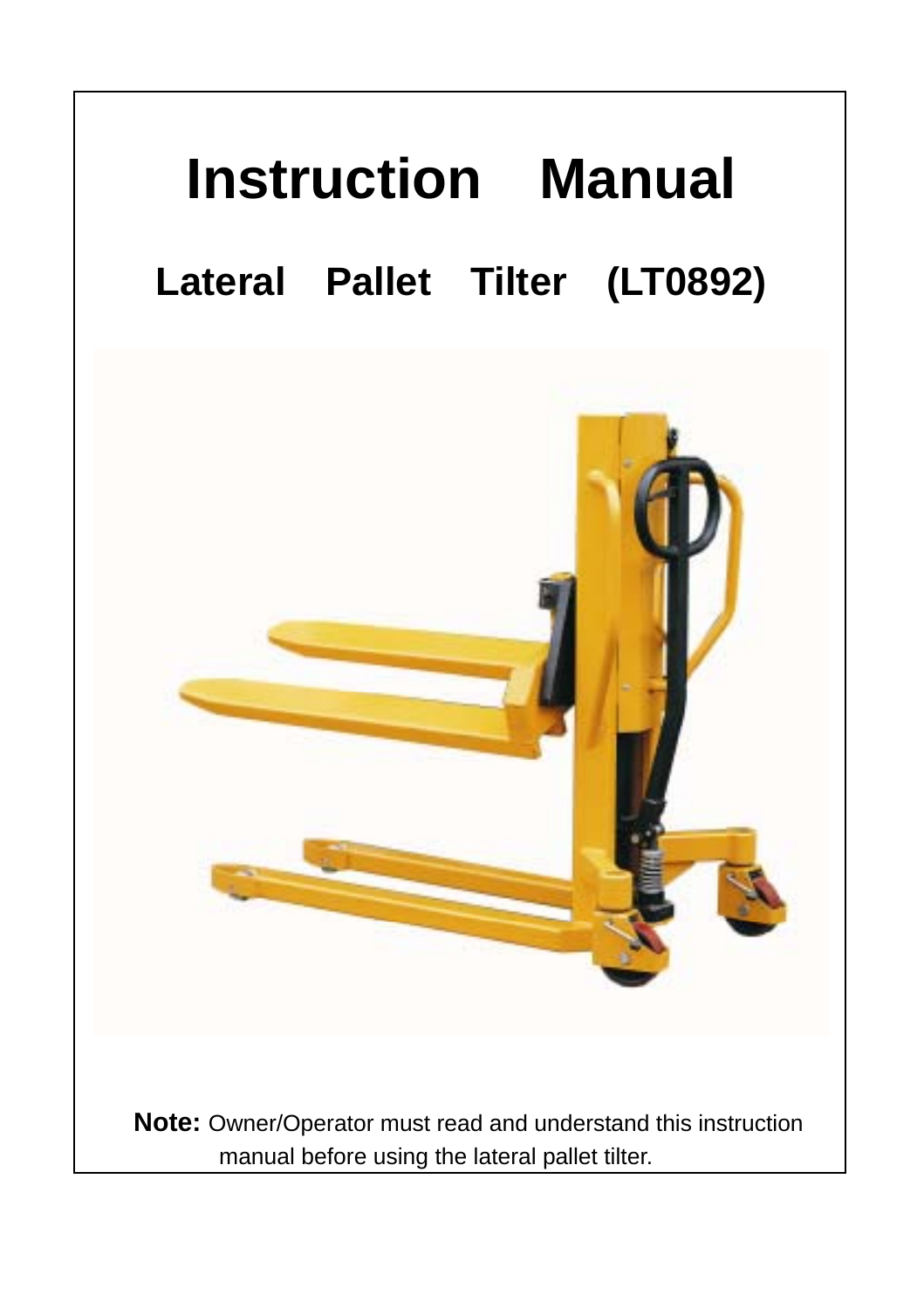#### **1. Before the first operating the machine, you should learn:**

Please read, understand and follow these safety rules, maintenance, operating instructions and repair before operating this machine so as to prolong the lifetime of the machine and avoid death or damage of material.

- · Please read the Instruction Manual carefully.
- The safety rules, maintenance, operating instructions.
- · Proper application.
- Risks with improper use.
- · Please replace the bolt with hole of Part No.138 before use.

| Model                          |           | LT0892                    |
|--------------------------------|-----------|---------------------------|
| Capacity                       | (kg)      | 800                       |
| Pressure                       | (MPa)     | 25                        |
| Max. Fork Height               | (mm)      | 920                       |
| Min. Fork Height               | (mm)      | 88                        |
| <b>Width Overall Forks</b>     | (mm)      | 540                       |
| Fork Length                    | (mm)      | 1150                      |
| <b>Fork Width</b>              | (mm)      | 150                       |
| Fork Lateral Tilting Angle     | $\circ$ ) | Each 20 of left and right |
| Load Wheel Diameter            | (mm)      | Ø80×70                    |
| <b>Steering Wheel Diameter</b> | (mm)      | Ø160×50                   |
| <b>Total Length</b>            | (mm)      | 1630                      |
| <b>Total Width</b>             | (mm)      | 694                       |
| <b>Total Height</b>            | (mm)      | 1320                      |
| Net Weight                     | (kg)      | 210                       |

### **2. General specifications**

#### **3. Operating features of the machine**

3.1 The machine has the same working function as the normal stacker.

3.2 When stacking, we can make the left or right side of the machine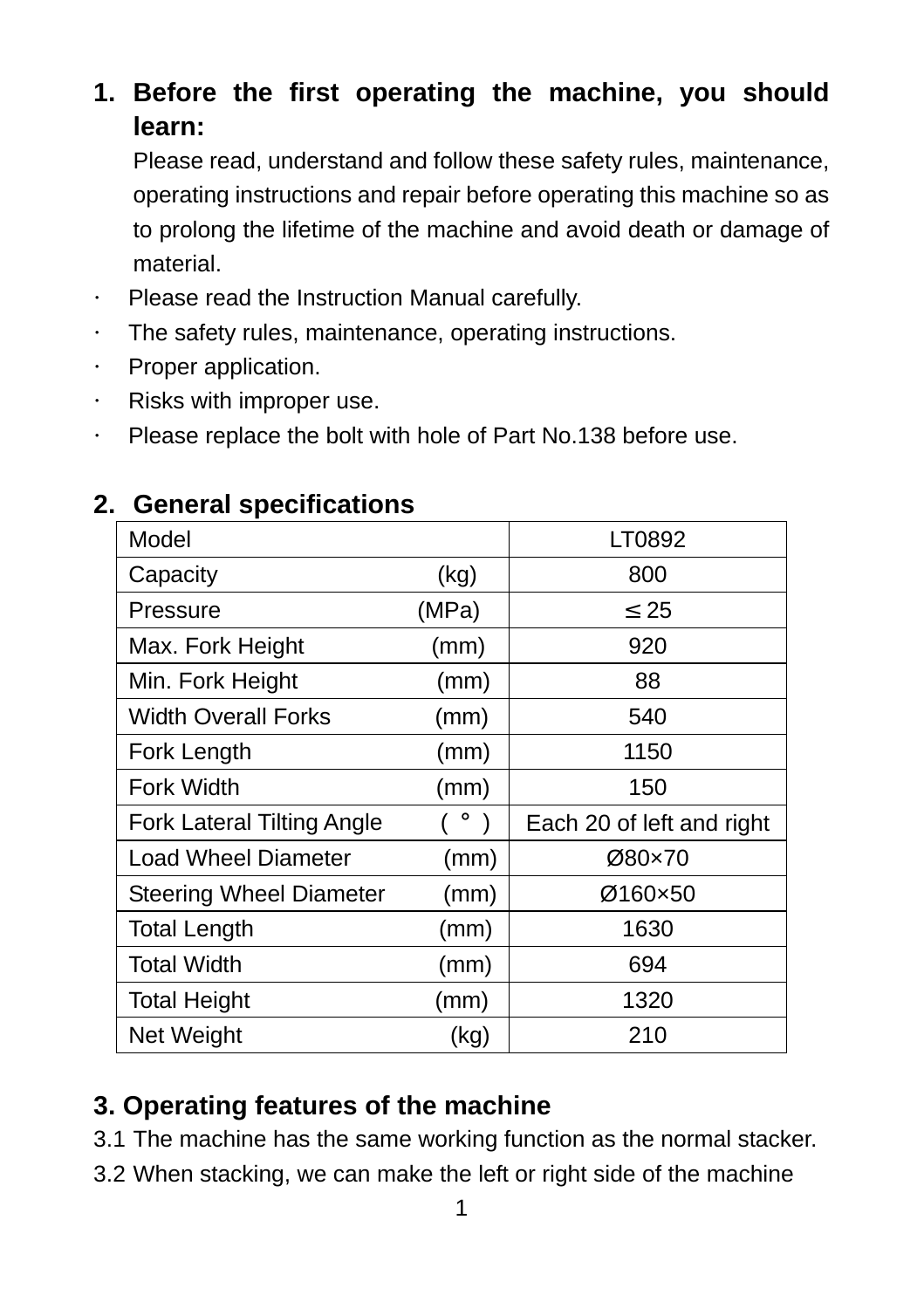nearer to the stacking area, then turn the winch to tilt the fork, overturn the material to the stacking area or on the stacking goods, without unloading by man, which is safe and free of labor.

3.3 Because the capacity of load is not big, the height of stacking is not high, the operating force of winch is not big when tilting.

#### **4 Safety rules**

#### 4.1 Optimum safety

- 4.1.1 Use the correct operation, the operator should stand after the control level whenever push/pull or ascend/lower.
- 4.1.2 When using the lateral tilting function, the operator should stand the reverse side of the stacking area to operate the winch. Pay attention to the direction of operating the winch, which can not be wrong, or so may result in death or damage of material.
- 4.1.3 Avoid overloads

 Note: the center distance of load and load is inverse ratio, that is the load center is nearer to the heel of the fork, the load is bigger, while the center distance is farther, the load is smaller. (Dia.1) Please obey this regulation strictly, never exceed the regulation of this diagram, because the weight and center of the load influence the intensity of the fork, if it is overloaded there is a risk of bending.

Diagram



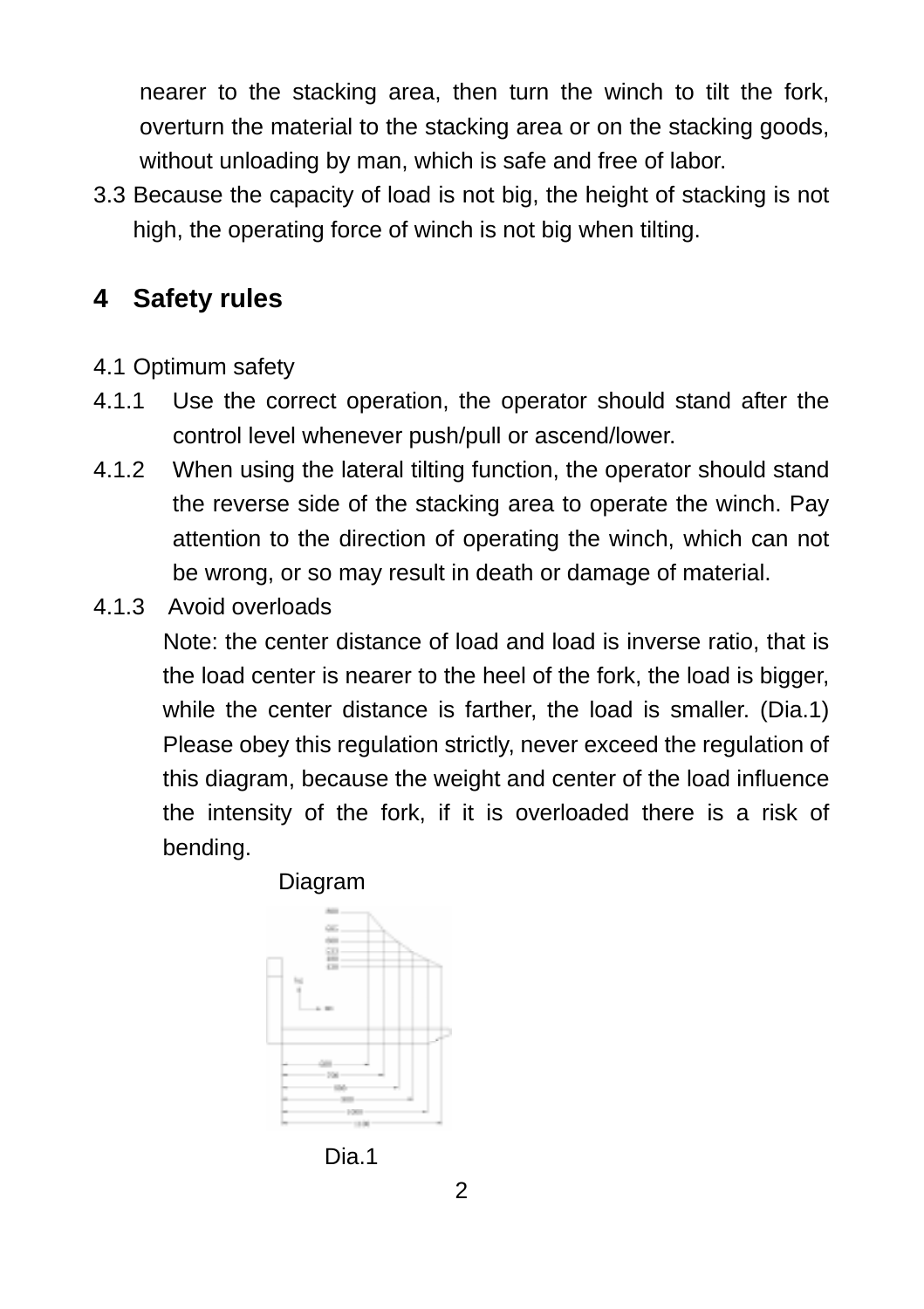#### 4.1.4 Avoid offset loads

 Except obeying the regulation of diagram, the load must be distributed evenly on forks or pallets, avoid of left or right offset, then the load will not overturn when lifting or transporting.

4.1.5 Driving loaded

 The machine is designed for use on even and level floor. During transport the forks shall be raised as little as possible. Transport with raised forks should be made over the shortest possible distances and at low speed. Do not transport when tilting goods on the machine, this is not safe.

- 4.1.6 Driving the machine on the slope
	- 1) The machine shall be unloaded or a small load.
	- 2) The load shall be in the lowest position.
	- 3) The gradient shall be no more than  $2^\circ$  when dragging the machine.
	- 4) The operator shall be on the upper position whether upgrade or downgrade.
- 4.2 Safety regulations
	- 1) Never stand or walk under a raised load.
	- 2) Before lowering the forks, make certain that no foreign elements can hinder the free lowering of the forks.
	- 3) The machine is designed for use on even and level floor.
	- 4) During transport the forks shall be raised as little as possible.
	- 5) Transport with raised forks should be made over the shortest possible distances and at low speed.
	- 6) Brake when lifting or lateral tilting load in stacking area.
	- 7) Do not use a damaged or malfunctioning machine.
	- 8) Do not use a machine with a worn, damaged or more than 3% elongation chain.
	- 9) Conduct a thorough pre-operation inspection prior to each use.

#### **5 Maintenance and operating instructions**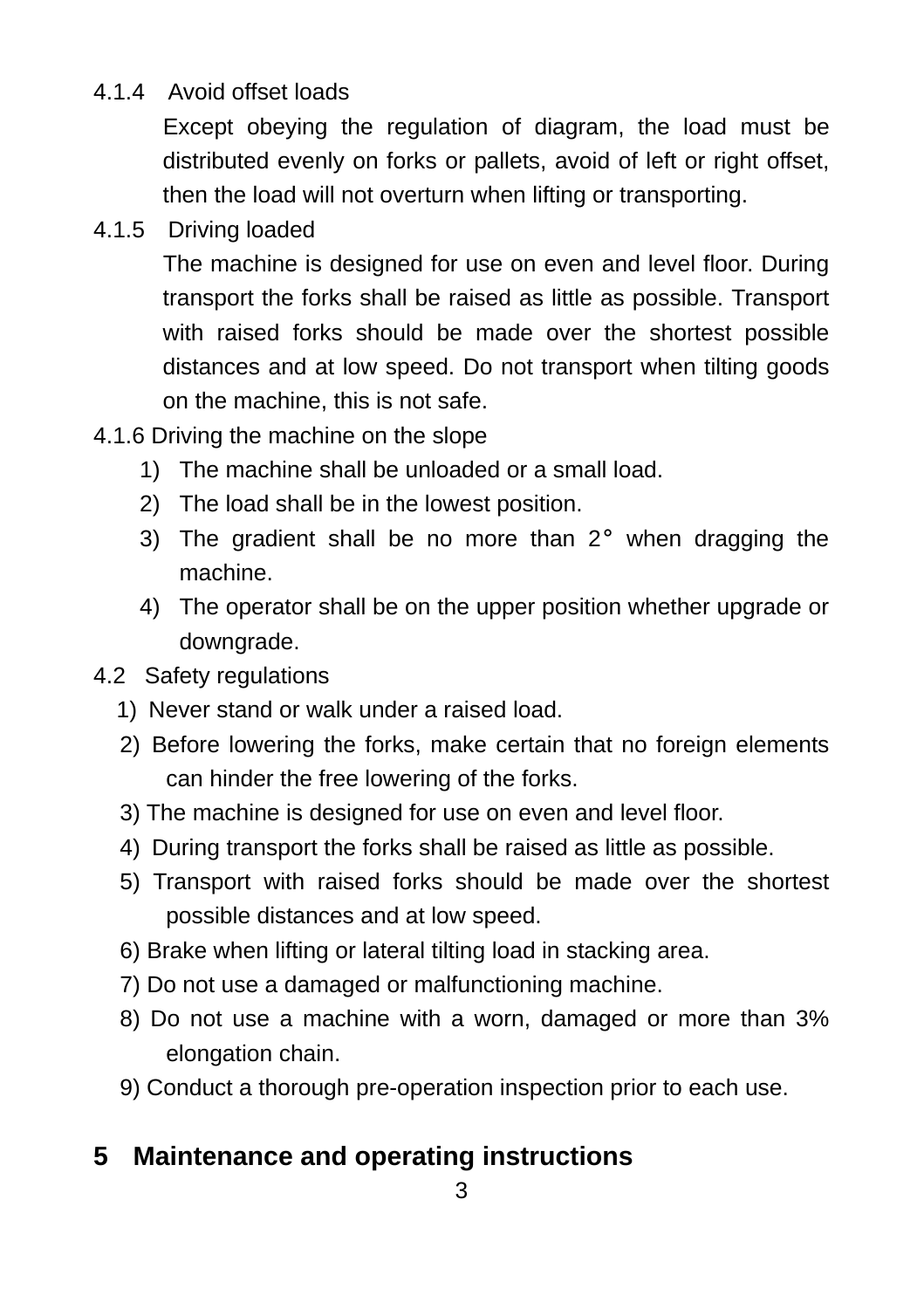#### 5.1 Lifetime of the machine

Regular inspection, repair and the replacement of worn or defective parts in good time will prolong the life of the machine.

"Prevention is better than repair", therefore ensure:

- 5.1.1 Correct usage.
- 5.1.2 Regular cleaning.
- 5.1.3 Oil changes at the correct intervals.
- 5.1.4 Periodic safety inspection.
- 5.2 Lubrication and oil change

Under normal conditions the machine requires no lubrication (except bearing of tilting assembly). All ball bearings are sealed or half-sealed and treated with molybdenum disulphide grease. So it has self-lubricating function during moving.

Use the hydraulic type oil according to the table below.

| Temperature   | Oil                  |
|---------------|----------------------|
| $-20$<br>-+40 | L-HV46 Hydraulic oil |

- 5.3 Oil change
- 5.3.1 Draining:
	- 1) Lower the forks to bottom position.
	- 2) Loosen the screw (1112) of filling hole in external cylinder.
	- 3) Remove the discharge valve shaft (133) and spring (135), then drain off the oil in external cylinder. If remove the discharge valve body (130Q) and steel ball (129), drain off the oil in external cylinder, pump piston and oil pipe normally.
- 5.3.2 Filling:
	- 1) Install the lowering valve assembly.
	- 2) Fill the hole with oil. Oil quantity: 1.1 liters.
	- 3) Expel the air from the pump unit, then tighten the screw of filling hole.
- 5.4 Seal leakage

Locate the point at which oil leakage appears and then replace defective seals.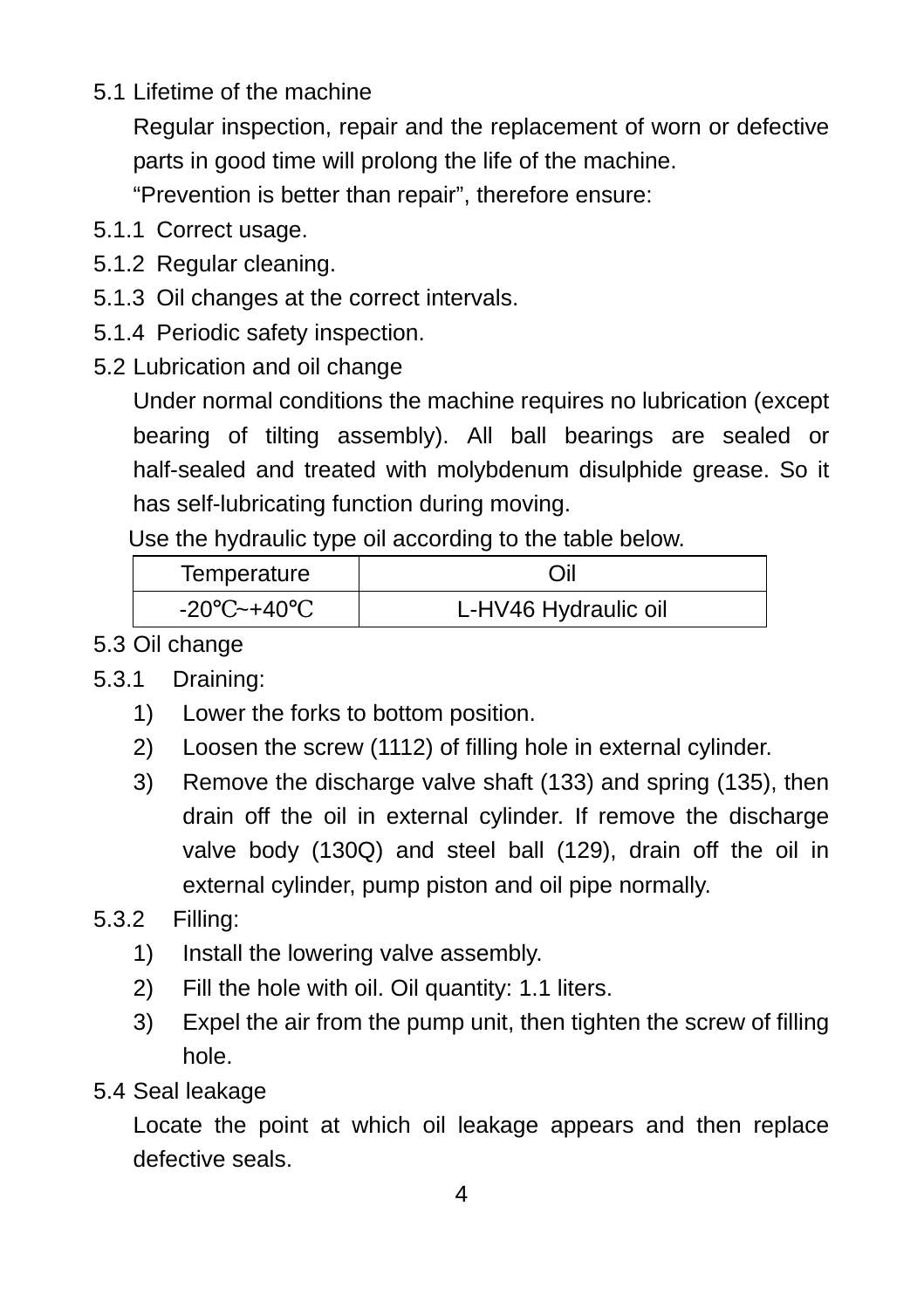5.5 The safety valve does not seal completely

 The safety valve (W) will open when the load reaches the 20% of the capacity, the safety valve must seal completely in capacity, no leakage. (This has been set in factory, do not regulate it under general conditions.)

 With a certain load on the forks, press the pump rod by the control lever quickly so that oil quickly flows over the hydraulic valve. If the forks do not lift or tilt, it is because that the overflow valve does not close (not seal), regulate the pressure of the spring of the overflow valve. If this does not solve the problem, the valve insert must be replaced by new ones or the whole safety assembly.

5.6 Bleeding the hydraulic system

The pump will not operate if there is air in the hydraulic system. The system can be bled as follows:

- 1) Loosen the screw (1112) of the filling hole in external cylinder.
- 2) With a certain load on the forks (about 200kg), pump the control lever to make the forks up to the top, then open the lowering valve quickly to make the forks down to the bottom.
- 3) Open the lowering valve, keep on pumping the control lever many times, then lift fork again, lower again until expel the air.
- 5.7 Adjustments of the three working positions of the handle
- 5.7.1 Three working positions of the handle
	- 1) Lift position (the position of fork lifting): The handle is in the bottom position.
		- 2) Normal position (Neither lift nor lower position): The handle is in the neutral normal position.
		- 3) Lower position (The position of fork lowering): The handle is in the upper position.
- 5.7.2 Adjustment of normal position
	- 1) Place the handle bar in normal position.
	- 2) Press the control lever to the lowest position.
	- 3) Regulate the nut (H1104) on the guiding rod (H5906) of control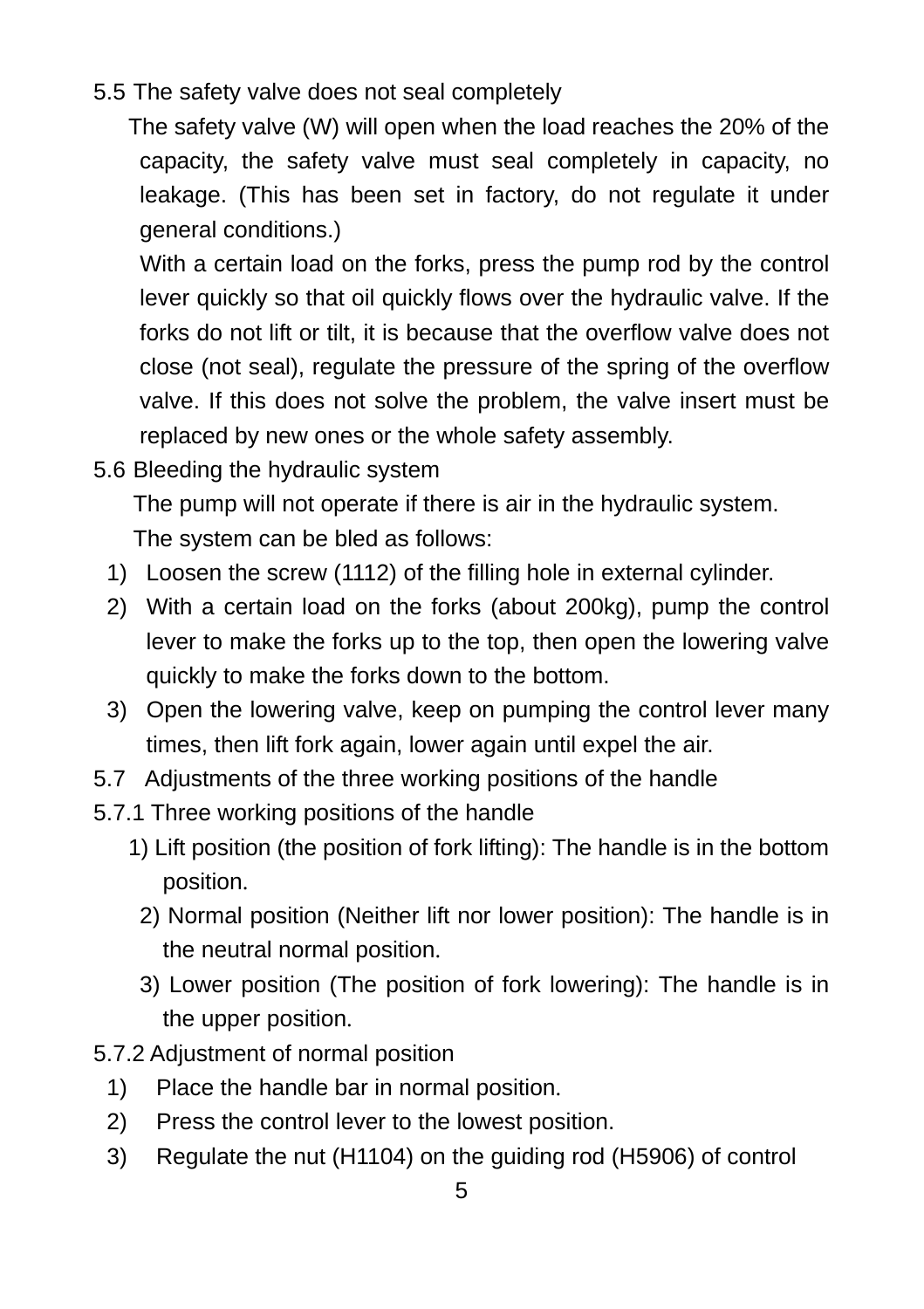lever and the regulating screw (140M) on the crank link (139M) to make the crank link be dragged (now the lowering valve is open, but hydraulic valve is close), while the forks in the state of neither lower nor lift position.

5.7.3 Adjustment of lifting position

- 1) Place the handle bar in lifting position.
- 2) Pump the control lever, the crank link (139M) shall not be dragged (now the lowering valve and hydraulic valve is close), the forks in the working state of lifting.
- 3) If the forks do not lift, regulate the nut (H1104) and the regulating screw (140M), until satisfy the needs of normal position and lifting position simultaneously.

5.7.4 Adjustment of lowering position

- 1) Pull the handle bar in lowering position.
- 2) The crank link (139M) shall be dragged, and make the lowering valve and hydraulic valve open completely, the forks in the lowering state.
- 3) If the forks do not lower, regulate the nut (H1104) and the regulating screw (140M), until satisfy the needs of three state positions simultaneously.

5.8 Forks height adjustment

 Two rollers (F1207) in the upper carriage are mounted on eccentric axle (F5922), turn the eccentric axle, and adjust the tilting angle of the carriage so that they can be adjusted. Adjustments:

- 1) Loosen the setting screw (F5919, each one on the left and right.).
- 2) Lock the hexagon point of the eccentric axle (F5922) with a wrench, the eccentric axle can now be turned to give the necessary adiustment.
- 3) Turn the eccentric axle back can make the fork tilt to the front (that is the front is low and the back is high), Turn the eccentric axle front can make the fork tilt to the back (that is the front is high and the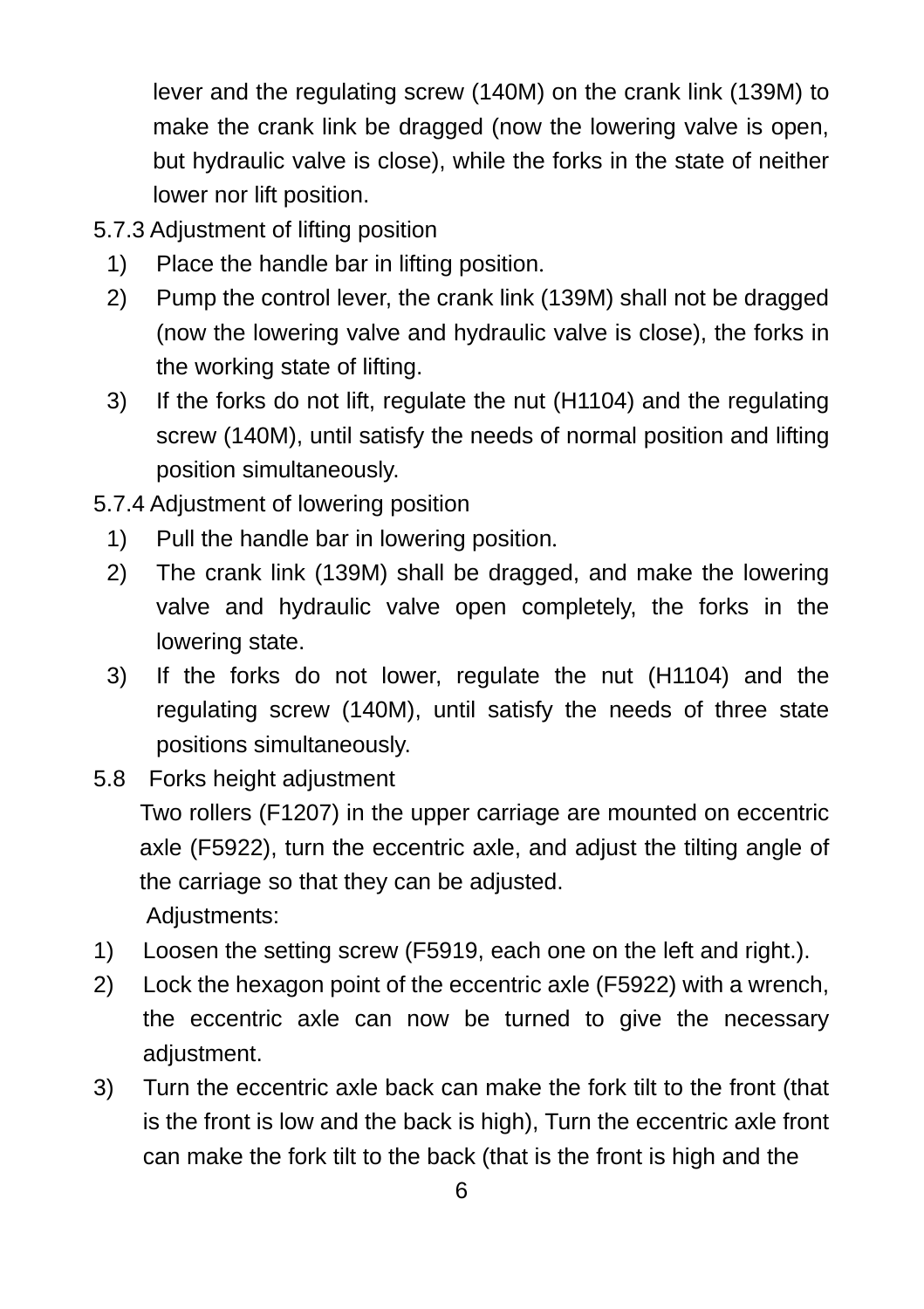back is low).

- 4) To ensure the same load on all rollers, the eccentric axle (F5922) must be adjusted on both sides and to the same position.
- 5) Tighten setting screw M8 of each side after adjustment.
- Note: The eccentric axle can only adjust the front or back of fork, can't adjust the tilting clearance of left or right of fork.
- 5.9 Cleaning

When cleaning the machine, do not direct the jet onto bearings and seals. Otherwise the grease will be washed out and the life of the equipment shortened.

#### **6 Troubles shooting**

When the machine is used every day, adjustments and the replacement of worn parts might be necessary. For the frequency of troubles, causes and actions please refer to the following table.

| NO. | TROUBLE                     | <b>CAUSE</b>                 | <b>ACTION</b>              |  |
|-----|-----------------------------|------------------------------|----------------------------|--|
|     |                             | -Not enough hydraulic oil.   | -Pour in more oil.         |  |
|     |                             | -Discharge valve is not      | -Adjust the discharge      |  |
|     |                             | sealed or locked.            | valve, eliminate locking.  |  |
|     | The forks do not            | - Air in the hydraulic oil.  | -Expel the air.            |  |
| 1   |                             | -Overflow valve is<br>not    | -Adjust<br>overflow<br>the |  |
|     | lift up.                    | sealed<br>of<br>or<br>out    | valve<br>replace<br>or     |  |
|     |                             | adjustment.                  | component.                 |  |
|     | machine<br>-Overload<br>the | -Lift according<br>the<br>to |                            |  |
|     | seriously.                  | rated capacity.              |                            |  |
|     | The forks do not            |                              |                            |  |
| 2   | lift to maximum             | -Not enough hydraulic oil.   | -Add more oil.             |  |
|     | height.                     |                              |                            |  |
|     | The forks unable            | -Overflow valve is out of    | -Adjust or replace<br>the  |  |
| 3   | lift<br>capacity<br>to      | adjustment or not sealed     | overflow valve.            |  |
|     | load.                       | completely.                  |                            |  |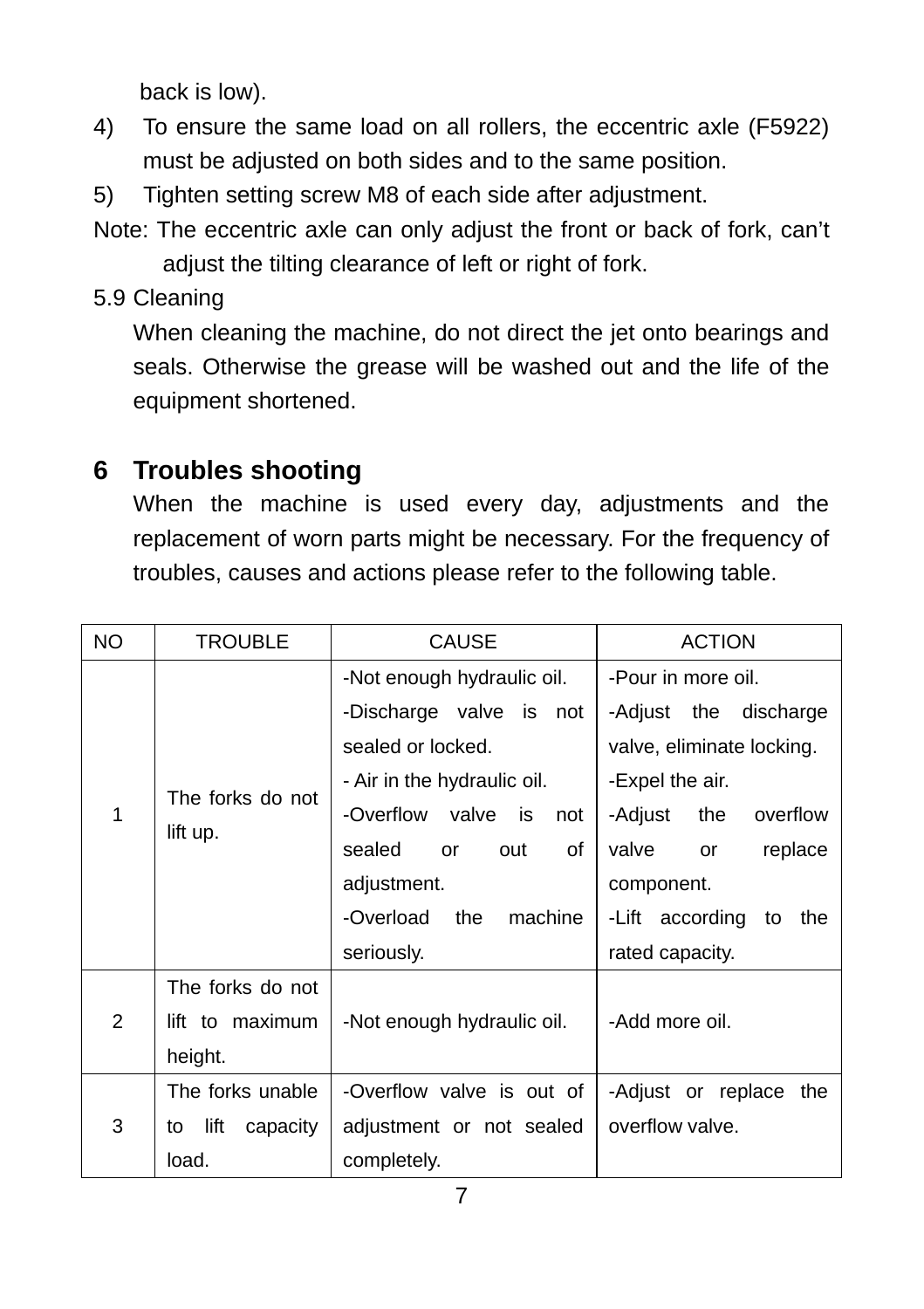|                                   |                               | - Pressure valve does not    | -Adjust<br>the<br>pressure                     |  |
|-----------------------------------|-------------------------------|------------------------------|------------------------------------------------|--|
| 4                                 | The<br>forks<br>sink          | seal completely.             | valve.                                         |  |
|                                   | after they have               | -Seals leakage.              | -Replace seals with new                        |  |
|                                   | been raised.                  |                              | ones.                                          |  |
|                                   |                               | - Air in the hydraulic oil.  | -Expel the air.                                |  |
|                                   | The forks lifting             | -Discharge valve is not      | -Adjust<br>discharge<br>the                    |  |
|                                   | low<br>speed<br>is            | sealed.                      | valve<br>replace<br>or                         |  |
| 5                                 | (Quantity of lifting          |                              | component.                                     |  |
|                                   | is small)                     | -Seals leakage.              | -Replace seals with new                        |  |
|                                   |                               |                              | ones.                                          |  |
|                                   |                               | -Discharge valve is locked   | Adjust<br>bleed<br>the<br>$\blacksquare$<br>or |  |
|                                   | or out of adjustment.         | trouble.                     |                                                |  |
|                                   |                               | -Low<br>temperature,         | -Replace the hydraulic oil                     |  |
|                                   |                               | viscosity class is large.    | applied<br>the<br>to<br>low                    |  |
|                                   |                               |                              | temperature.                                   |  |
| The forks do not<br>6<br>descend. | -The<br>rod<br>deformed<br>is | -Replace the rod.            |                                                |  |
|                                   |                               | resulting from a seriously   |                                                |  |
|                                   |                               | unbalanced load.             |                                                |  |
|                                   |                               | -A<br>part<br>has<br>been    | -Repair<br>replace<br>or                       |  |
|                                   |                               | damaged<br>been<br>or        | component.                                     |  |
|                                   |                               | deformed resulting from      |                                                |  |
|                                   |                               | unbalanced load.             |                                                |  |
|                                   | The forks do not              | -The length of lifting chain |                                                |  |
| $\overline{7}$                    | descend to the                | is out of adjustment.        | -Adjust the lifting chain.                     |  |
|                                   | lowest height.                |                              |                                                |  |
|                                   | The forks do not              | -The screw is damaged.       | -Replace the screw.                            |  |
| 8                                 | tilt or heavy on              | -The bearing is damaged.     | -Replace the bearing.                          |  |
|                                   | handle and noisy              | -Turning axle is worn and    | -Replace the turning axle                      |  |
|                                   | when tilting.                 | locked.                      | and bushing.                                   |  |

If the problem cannot be solved according to the above table, please contact the manufacturer.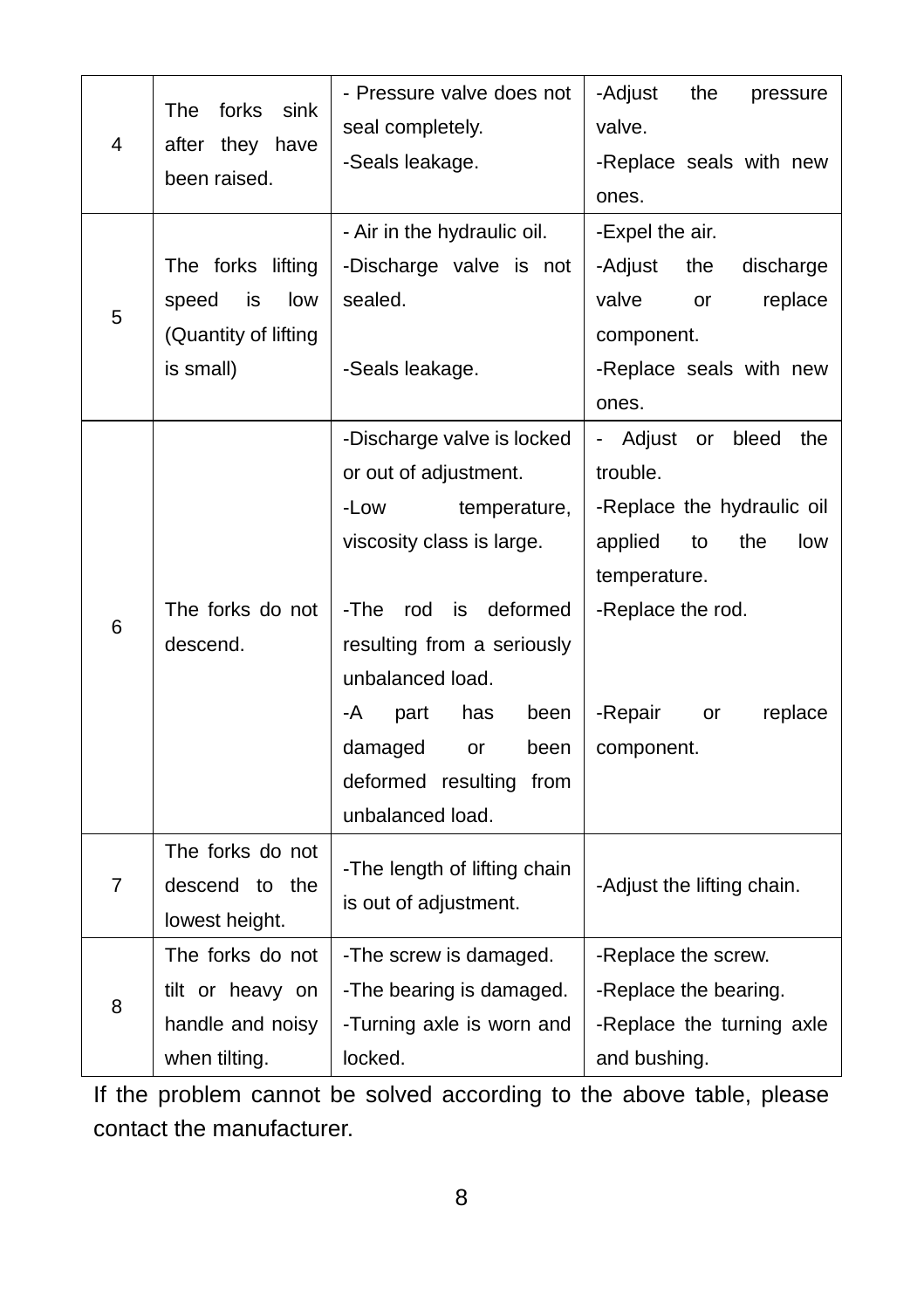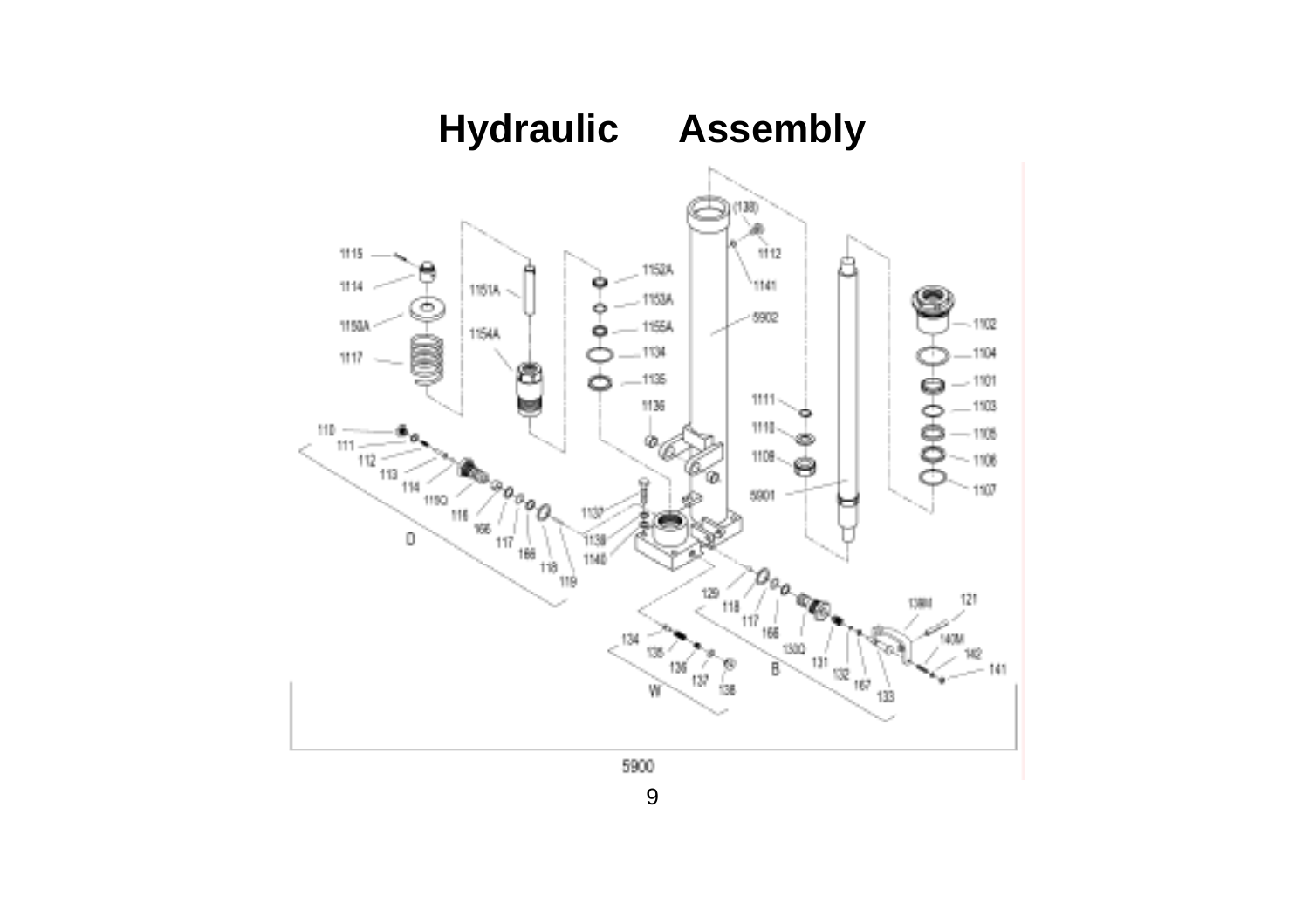# Parts List of Hydraulic Assembly

| Parts No. | <b>Description</b> | Q'ty                    | Parts No. | <b>Description</b>        | Q'ty           |
|-----------|--------------------|-------------------------|-----------|---------------------------|----------------|
| 5900      | Hydraulic assembly | 1                       | 1154A     | Pump cylinder             | 1              |
| 5901      | Rod                | 1                       | 1155A     | Seal ring                 | $\overline{1}$ |
| 5902      | Welded frame       | 1                       | 110       | <b>Screw</b>              | 1              |
| 1101      | Dust proof ring    | 1                       | 111       | Red copper washer         | 1              |
| 1102      | Cylinder           | 1                       | 112       | Spring                    | $\overline{1}$ |
| 1103      | $O$ -ring          | 1                       | 113       | Pressure rod              | $\mathbf 1$    |
| 1104      | $O$ -ring          | 1                       | 114       | Steel ball                | $\overline{1}$ |
| 1105      | Seal ring          | 1                       | 115Q      | Pressure valve body       | $\overline{1}$ |
| 1106      | Spacing washer     | $\overline{1}$          | 116       | Split ring                | $\overline{1}$ |
| 1107      | $O$ -ring          | 1                       | 117       | $O$ -ring                 | $\overline{2}$ |
| 1109      | Guide casing       | 1                       | 118       | Red copper washer         | $\overline{2}$ |
| 1110      | Washer             | 1                       | 119       | Steel needle              | 1              |
| 1111      | Retaining ring     | 1                       | 121       | Spring pin                | $\overline{1}$ |
| 1112      | <b>Screw</b>       | 1                       | 129       | Steel ball                | 1              |
| (138)     | <b>Screw</b>       | 1                       | 130Q      | Discharge valve body      | 1              |
| 1114      | Pressure cap       | 1                       | 131       | Spring                    | 1              |
| 1115      | Spring pin         | 1                       | 132       | $O$ -ring                 | $\overline{1}$ |
| 1117      | Spring             | $\overline{1}$          | 133       | Discharge valve shaft     | 1              |
| 1134      | $O$ -ring          | $\overline{1}$          | 134       | Valve taper core          | $\overline{1}$ |
| 1135      | Red copper washer  | 1                       | 135       | Spring                    | $\overline{1}$ |
| 1136      | <b>Bushing</b>     | $\overline{2}$          | 136       | Pressure regulating screw | $\overline{1}$ |
| 1137      | <b>Bolt</b>        | $\overline{\mathbf{4}}$ | 137       | $O$ -ring                 | $\mathbf 1$    |
| 1139      | Spring washer      | 4                       | 138       | <b>Screw</b>              | $\overline{1}$ |
| 1140      | Plain washer       | 4                       | 139M      | Crank link                | 1              |
| 1141      | O-ring             | $\overline{1}$          | 140M      | Setting screw             | $\overline{1}$ |
| 1150A     | Spring cover       | 1                       | 141       | <b>Nut</b>                | $\overline{1}$ |
| 1151A     | Pump rod           | 1                       | 142       | Spring washer             | $\mathbf 1$    |
| 1152A     | Dust proof ring    | 1                       | 166       | Retainer                  | 3              |
| 1153A     | O-ring             | 1                       | 167       | Retainer                  | $\mathbf 1$    |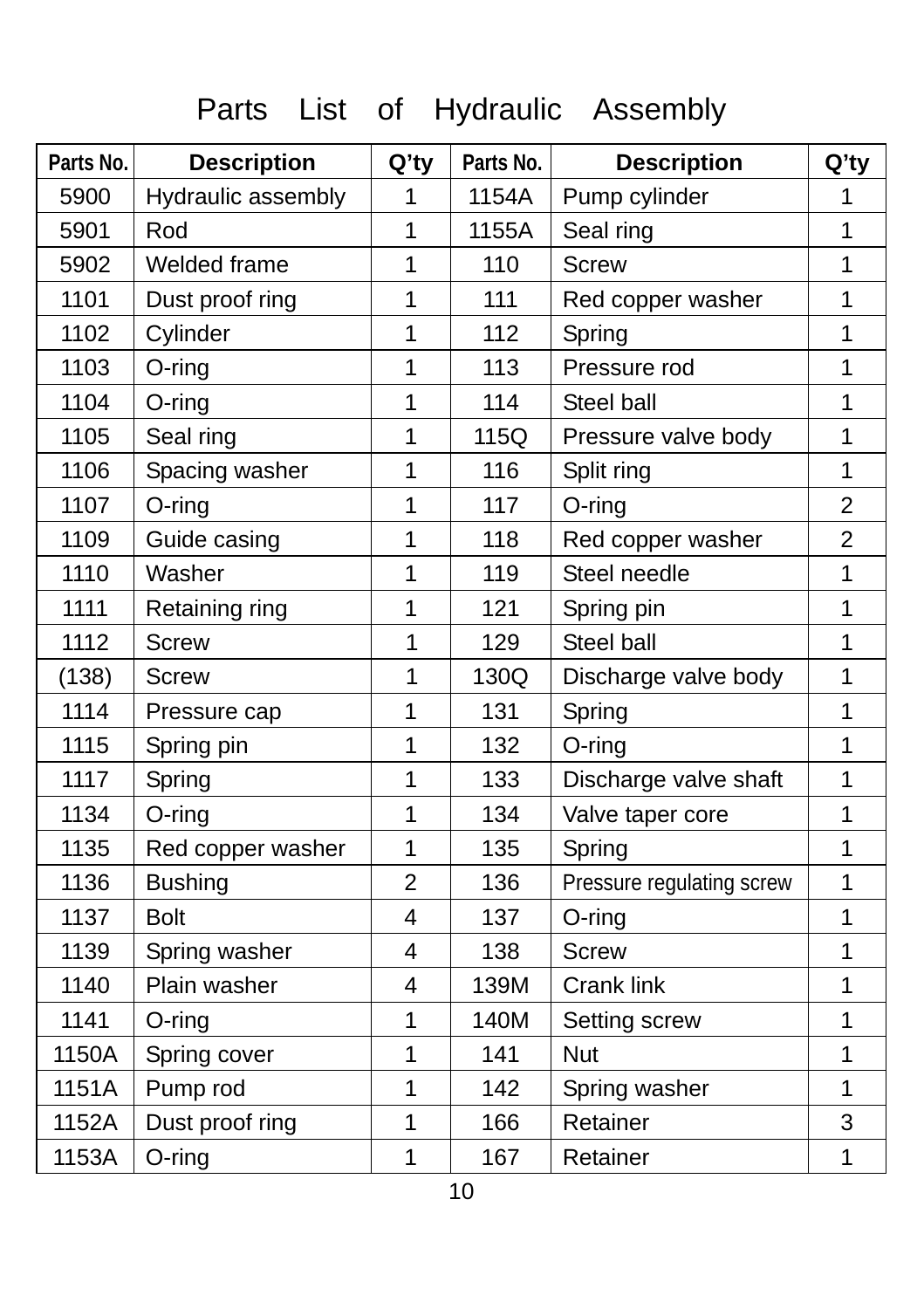

11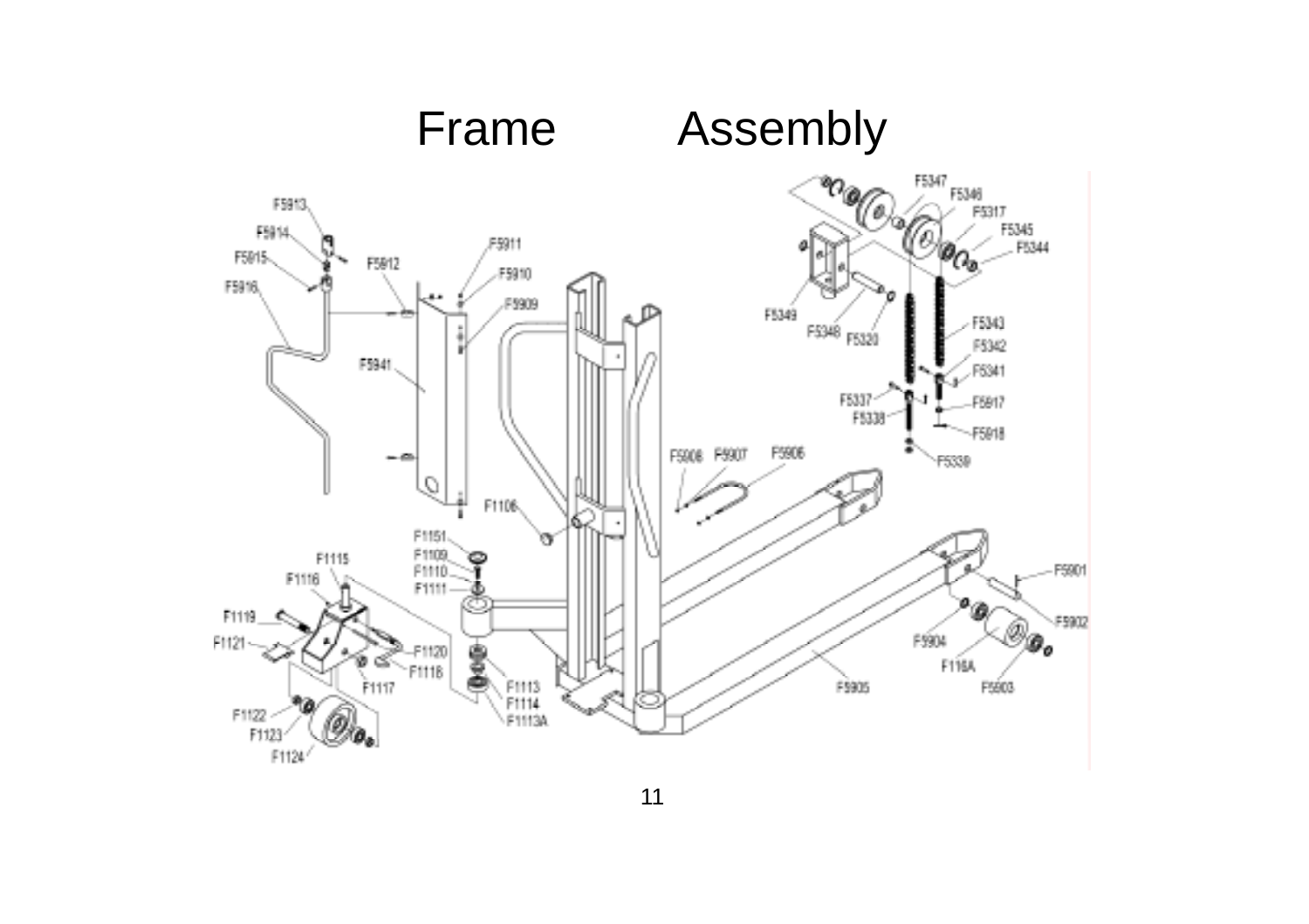Parts List of Frame Assembly

| Parts No. | <b>Description</b> | Q'ty           | Parts No. | <b>Description</b>     | Q'ty                    |
|-----------|--------------------|----------------|-----------|------------------------|-------------------------|
| F5901     | Spring pin         | $\overline{2}$ | F1114     | Dividing bush          | $\overline{2}$          |
| F5902     | Load roller axle   | $\overline{2}$ | F1115     | Steering wheel bracket | $\overline{2}$          |
| F5903     | Bearing            | 4              | F1116     | Locking nut            | $\overline{2}$          |
| F5904     | Dividing bush      | 4              | F1117     | Hexagon nut            | 22                      |
| F5905     | Frame assembly     | 1              | F1118     | Control level of brake | $\overline{2}$          |
| F5906     | Type U bolt        | $\mathbf 1$    | F1119     | Steering wheel axle    | $\overline{2}$          |
| F5907     | Plain washer       | $\overline{2}$ | F1120     | Axle                   | $\overline{2}$          |
| F5908     | Locking nut        | $\overline{2}$ | F1121     | Spring leaf            | $\overline{2}$          |
| F5909     | Hex socket screw   | 4              | F1122     | <b>Bushing</b>         | $\overline{\mathbf{4}}$ |
| F5910     | Small washer       | 6              | F1123     | <b>Bearing</b>         | 4                       |
| F5911     | <b>Nut</b>         | 4              | F1124     | Steering wheel         | $\overline{2}$          |
| F5912     | Spring hoop        | $\overline{2}$ | F1151     | Dust proof cover       | $\overline{2}$          |
| F5913     | Contact casing     | $\mathbf 1$    | F5317     | Bearing                | $\overline{2}$          |
| F5914     | Contact block      | $\mathbf 1$    | F5320     | Retaining ring         | $\overline{2}$          |
| F5915     | Axle               | $\overline{2}$ | F5337     | Axle                   | $\overline{4}$          |
| F5916     | Welded crank       | 1              | F5338     | <b>Bolt</b>            | $\overline{2}$          |
| F5917     | Slotted nut        | $\overline{2}$ | F5339     | Hexagon nut            | $\overline{4}$          |
| F5918     | Split pin          | $\overline{2}$ | F5341     | Split ring             | 4                       |
| F5941     | Safety net         | $\mathbf 1$    | F5342     | <b>Bolt</b>            | $\overline{2}$          |
| F116A     | Load roller, Nylon | $\overline{2}$ | F5343     | Chain                  | $\overline{2}$          |
| F1106     | Rubber cushion     | 1              | F5344     | Dividing bush          | $\overline{2}$          |
| F1109     | <b>Bolt</b>        | $\overline{2}$ | F5345     | Retaining ring         | $\overline{2}$          |
| F1110     | Spring washer      | $\overline{2}$ | F5346     | Chain pulley           | $\overline{2}$          |
| F1111     | Pressboard         | $\overline{2}$ | F5347     | Dividing bush          | $\mathbf{1}$            |
| F1113     | Bearing            | $\overline{2}$ | F5348     | Chain pulley axle      | $\overline{1}$          |
| F1113A    | Bearing            | $\overline{2}$ | F5349     | Chain pulley bracket   | $\mathbf 1$             |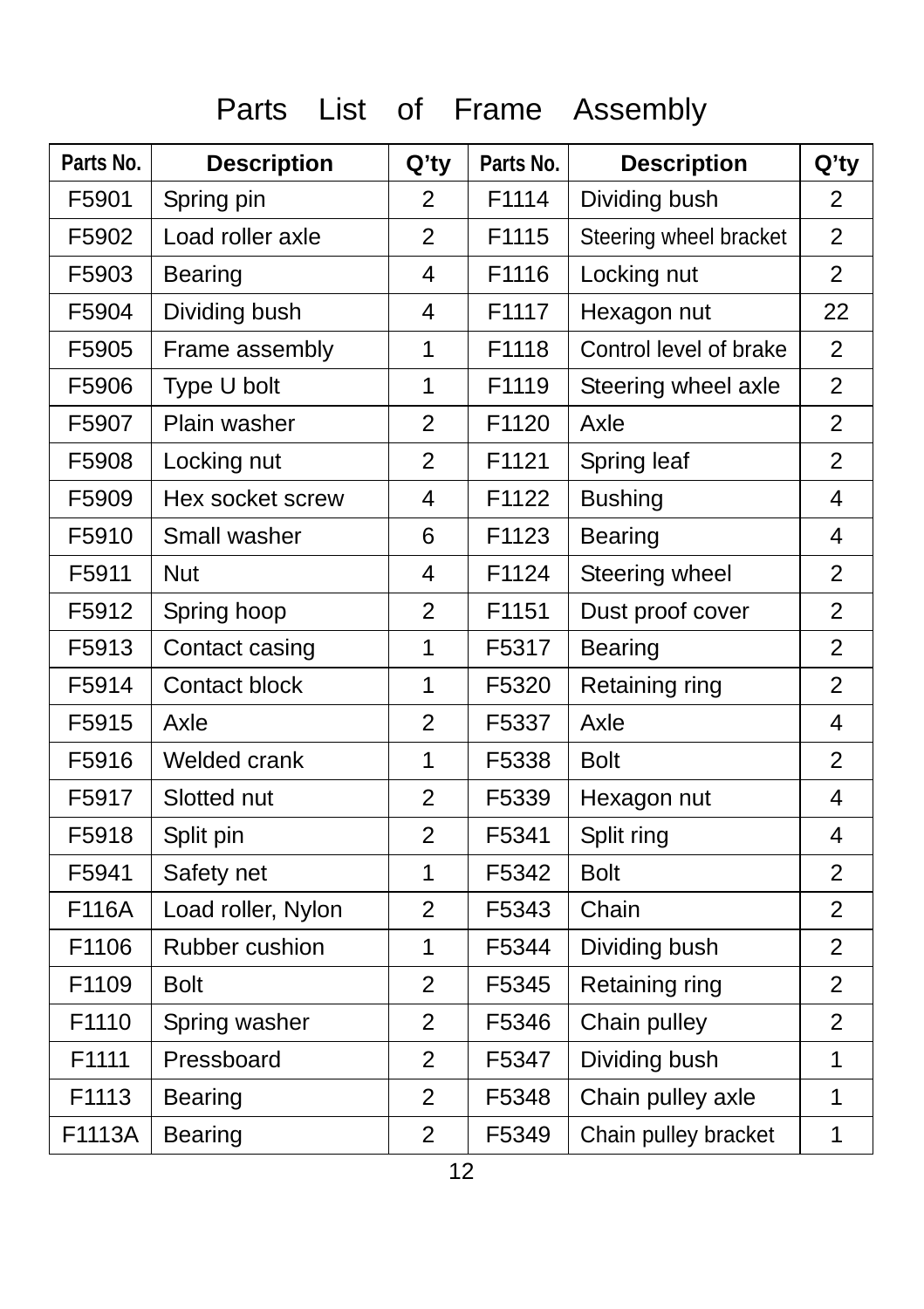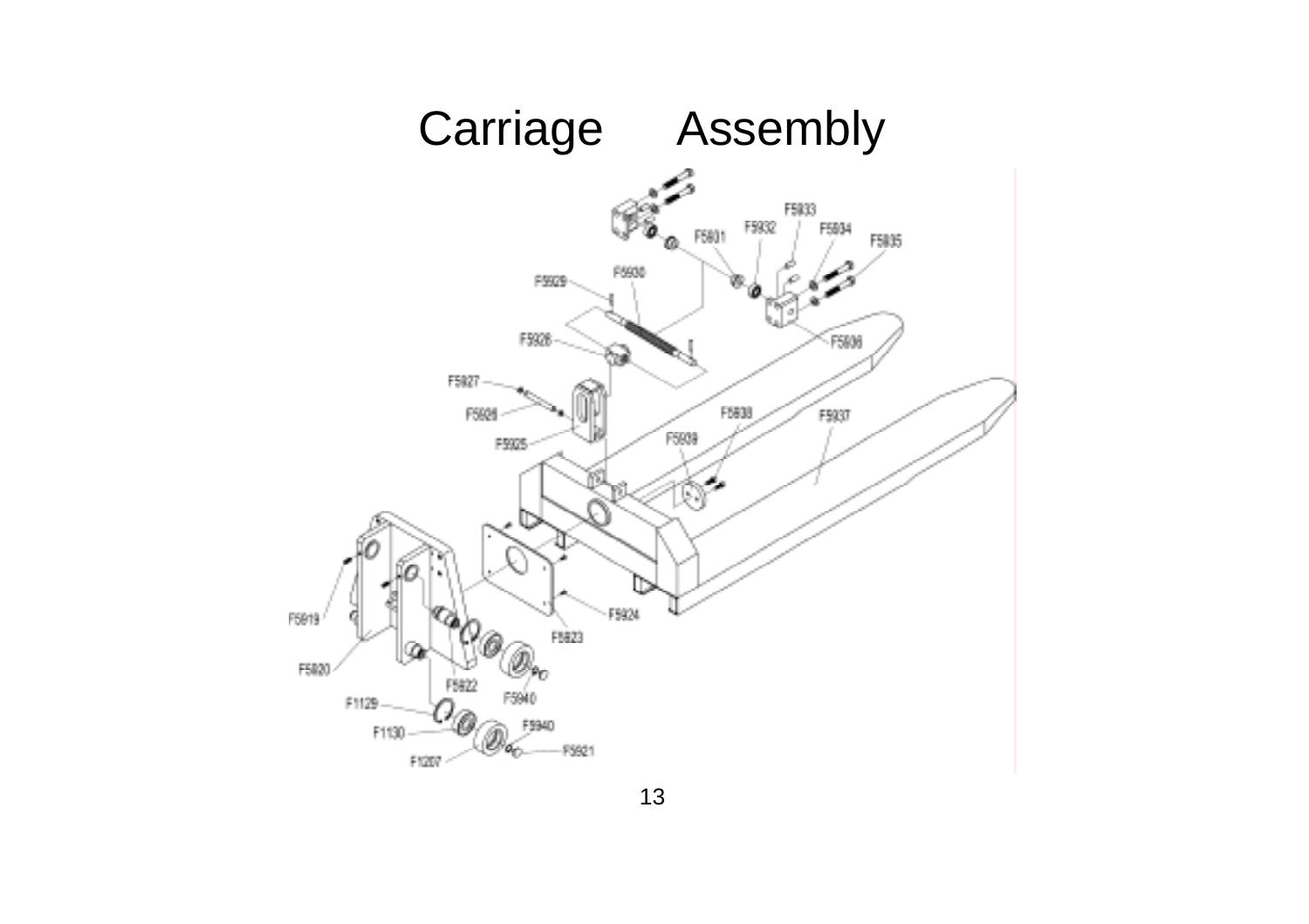# Parts List of Carriage Assembly

| <b>Parts</b><br>No. | <b>Description</b> | $Q'$ ty        | <b>Parts</b><br>No. | <b>Description</b> | $Q'$ ty        |
|---------------------|--------------------|----------------|---------------------|--------------------|----------------|
| F5919               | Setting screw      | $\overline{2}$ | F5932               | Bearing            | $\overline{2}$ |
| F5920               | Welded carriage    | 1              | F5933               | Pin                | 4              |
| F5921               | Sliding pad        | 4              | F5934               | Plain washer       | 4              |
| F5922               | Eccentric axle     | $\overline{2}$ | F5935               | <b>Bolt</b>        | 4              |
| F5923               | Plastic plate      | 1              | F5936               | Fixing block       | $\overline{2}$ |
| F5924               | <b>Screw</b>       | 4              | F5937               | Fork assembly      | 1              |
| F5925               | Runner bracket     | 1              | F5938               | <b>Screw</b>       | $\overline{2}$ |
| F5926               | Axle               | 1              | F5939               | Spacing cover      | 1              |
| F5927               | Retaining ring     | 2              | F5940               | Retaining ring     | 4              |
| F5928               | Sliding block      | 1              | F1129               | Retaining ring     | 4              |
| F5929               | Parallel pin       | $\overline{2}$ | F1130               | <b>Bearing</b>     | 4              |
| F5930               | Screw shaft        | 1              | F1207               | Roller             | 4              |
| F5931               | Washer             | 2              |                     |                    |                |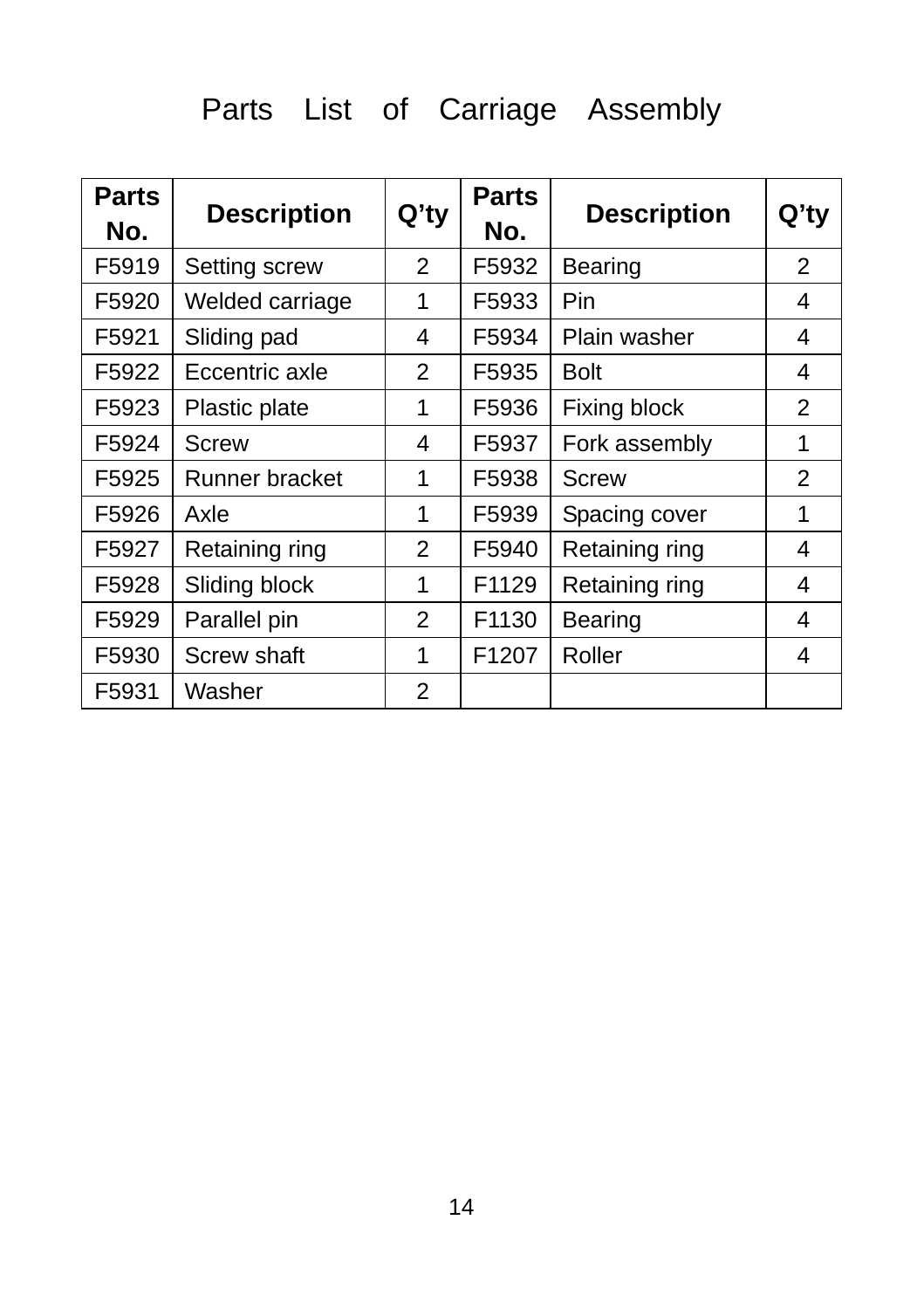

## Parts List of Handle

| Parts No.         | Description       | $Q'$ ty | Parts No.         | Description    | $Q'$ ty |
|-------------------|-------------------|---------|-------------------|----------------|---------|
| H5901             | Control level     | 1       | H1109             | Retaining ring | 2       |
| H5902             | Steel wire rod    | 1       | H <sub>1110</sub> | <b>Bushing</b> |         |
| H <sub>5903</sub> | Axle              | 1       | H <sub>102</sub>  | Spring pin     |         |
| H5904             | Spring pin        | 1       | H <sub>103</sub>  | Spading plate  | 1       |
| H <sub>5905</sub> | Chain             | 1       | H <sub>104</sub>  | Spring pin     | 2       |
| H5906             | Guiding rod       | 1       | H <sub>105</sub>  | Spring pin     | 1       |
| H1103             | <b>Nut</b>        | 1       | H <sub>106</sub>  | Handle         | 1       |
| H1104             | <b>Nut</b>        | 1       | H <sub>111</sub>  | Steel roller   |         |
| H1107             | Steel roller axle | 1       | H <sub>112</sub>  | Spring pin     |         |
| H1108             | Steel roller      | 1       |                   |                |         |